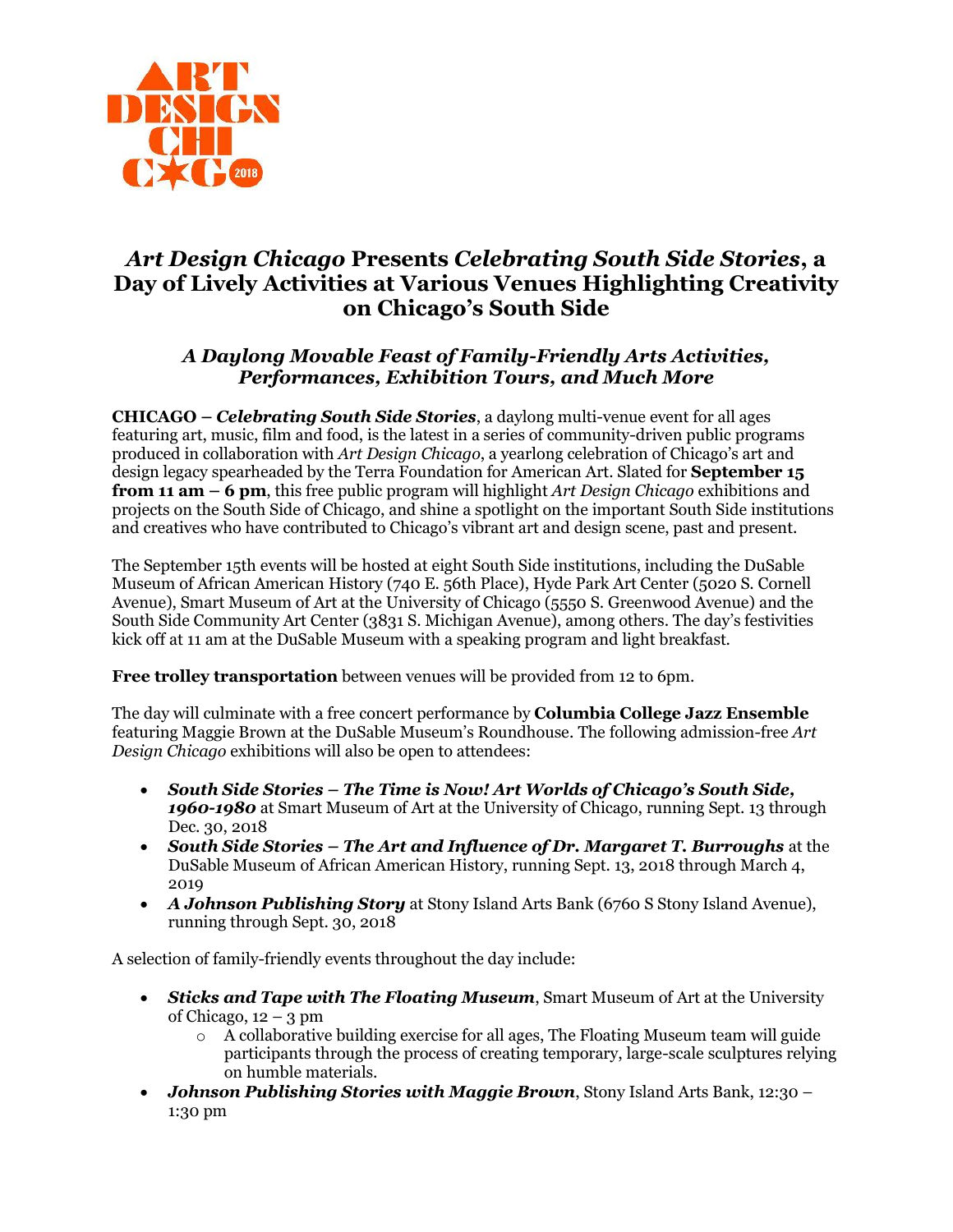- o A special storytelling performance featuring musician and artist Maggie Brown interpreting memories and the historic legacy of the Johnson Publishing Company offices, formerly located at 820 S. Michigan Avenue
- *Printing and Placemaking*, DuSable Museum of African American History, 1 4 pm
	- o Art-making activities where visitors can create their own linocut masterpiece in Dr. Burroughs' iconic style, as well as design their own museum using a blueprint of the DuSable museum and collage-making materials. (Suitable for older children and adults.)
- *Art-Making Activities*, Hyde Park Art Center, 1 4 pm
	- o *Do What Ralph Does: 1968-2018*, an opportunity for visitors to try their hand at collage-making in the style of Chicago artist Ralph Arnold, who showed his work at the Art Center in the 1960s and is the subject of an upcoming *Art Design Chicago* exhibition at the Museum of Contemporary Photography*, The Many Hats of Ralph Arnold: Art, Identity & Politics*, opening Oct. 11
	- o *What's Your Bag?*, offering a chance to silkscreen and take home a tote bag with one of Ralph Arnold's trademark counter-cultural phrases from the 1960s
	- o *Cha Cha Collage*, an art project led by artist Mary Tepper that has been inspired by Hairy Who artist Suellen Rocca's painting, "Cha Cha Couple"
- *Solid Gold Saturday*, Hyde Park Art Center, 1 5 pm
	- o Featuring live art, musical performances, refreshments and opportunities to visit artist studios at the Art Center
- *Performance by DJ Duane Powell*, Stony Island Arts Bank, 2 4 pm
	- o Rebuild Foundation Resident DJ Duane Powell will bring his unique blend of soul, acid jazz, house and more back to the newly remodeled lounge and bar at Stony Island Arts Bank. Visitors can enjoy art and light refreshments while listening to a soulful groove.
- *The Alley LP: Perspectives & Recollections Listening Party*, Smart Museum of Art at The University of Chicago,  $3 - 4:30$  pm
	- o This limited release LP features interviews about The Alley, a space on the South Side that hosted regular Sunday gatherings of musicians, artists, poets, and neighbors, on the occasion of *The Time Is Now!* exhibition. Join the project organizers—Sojourner Scholars alumni and Smart Museum of Art docents—for an intimate listening party featuring recorded interviews and albums related to The Alley.
- *Avery R. Young & De Deacon Board*, Stony Island Arts Bank, 4 5 pm
	- o Performance by multidisciplinary artist, 3Arts Award-winning teaching artist, composer and producer Avery R. Young and his music project De Deacon Board.
- *Columbia College Jazz Ensemble with Maggie Brown*, DuSable Museum of African American History**,** 5 – 6 pm
	- o A concert performance at the Roundhouse at the DuSable Museum where the audience will hear music that inspired artists and civil rights activists throughout history on the South Side and beyond. A renowned jazz musician and vocalist, Brown is the daughter of Oscar Brown, Jr., a musician and activist known for his work in Chicago's neighborhoods.

Additionally, participating partners will offer the following activities throughout the day:

- *Caught in the Light*, South Side Community Art Center, 9 am 5 pm
	- o An exhibition by the Chicago Alliance of African American Photographers captures the vibrancy of summer on the South Side of Chicago.
- *Exhibition Tours*, Smart Museum of Art at The University of Chicago, 12 2 pm
	- o A series of brief tours highlighting specific themes and artworks in *The Time Is Now! Art Worlds of Chicago's South Side, 1960-1980*.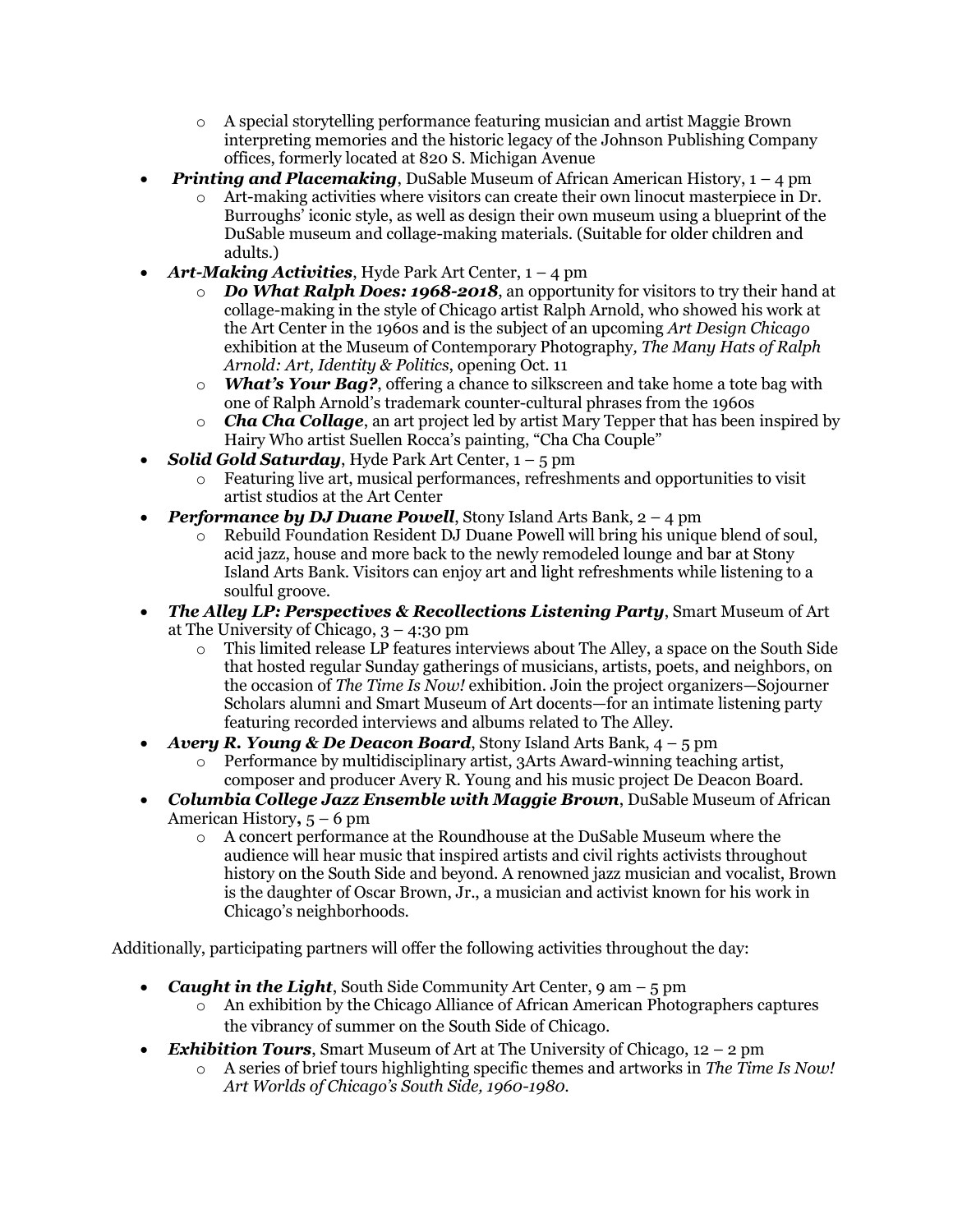- *Art Moves: Chicago's Innovative Structures of Address*, Museum of Vernacular Arts and Knowledge (Various Locations),  $12 - 3$  pm
	- o Based on grassroots models of circulating information about black art to residents on the South Side from the late 1960s and 70s, arts educators will teach visitors about lesser known Chicago artists and genres.
- *Public Tour*, Stony Island Arts Bank, 1 4 pm
	- o Take a guided tour of the Stony Island Arts Bank to learn more about the building's history, restoration, and the collections it houses.
- *Washington Park Walking Tour*, Washington Park Refectory (5531 S. Russell Drive)**,** 1 – 3 pm
	- $\overline{\circ}$  Tour presented by the Chicago Parks Foundation, reservations required, visit [ArtDesignChicago.org](https://www.artdesignchicago.org/) to purchase tickets.
- *15th Annual Collectors Home Tour Preview*, Diasporal Rhythms (4744 S. Champlain Ave)**,** 1 pm & 3 pm
	- o An hour-long tour of D.E. Simmons' home and art collection, reservations required, visit<https://bit.ly/2MkKqzn> to reserve tickets.
- *Art Worlds of the South Side*, DuSable Museum of African American History, 3 4 pm
	- o This film series will screen five recently discovered short films that document grassroots art spaces and institutions on the South Side, focusing on the work of Dr. Margaret Burroughs. A panel discussion with Skyla Hearn of the DuSable Museum and Candace Ming of the South Side Home Movie Project will take place at 4pm. Presented by South Side Projections, South Side Home Movie Project and DuSable Museum of African American History.

A full schedule of events is forthcoming. For more information, please visit [ArtDesignChicago.org.](https://www.artdesignchicago.org/)

### **About Art Design Chicago**

*Art Design Chicago* is a spirited celebration of the unique and vital role Chicago plays as America's crossroads of creativity and commerce. Spearheaded by the Terra Foundation for American Art, this citywide partnership of more than 75 cultural organizations explores Chicago's art and design legacy and continued impact with more than 30 exhibitions, hundreds of events, as well as the creation of several scholarly publications and a four-part television series presented throughout 2018.

Support for Art Design Chicago is provided by the Terra Foundation for American Art and Presenting Partner, The Richard H. Driehaus Foundation. Additional funding for the initiative is provided by Leslie Hindman Auctioneers, the John D. and Catherine T. MacArthur Foundation, and the Joyce Foundation. The Chicago Community Trust, Leo Burnett, Polk Bros. Foundation, and EXPO CHICAGO are providing in-kind support. [www.ArtDesignChicago.org](http://www.artdesignchicago.org/) **#ArtDesignChicago**

### **About Terra Foundation for American Art**

Since it was established in 1978, the Terra Foundation for American Art has been one of the leading foundations focused on the historical art of the United States. Headquartered in Chicago, it is committed to fostering exploration, understanding, and enjoyment of American art among national and international audiences. To further cross-cultural dialogue on American art, the foundation supports and collaborates on innovative exhibitions, research, and educational programs. Implicit in such activities is the belief that art has the potential both to distinguish cultures and to unite them. The foundation also provides opportunities for interaction and study through the presentation and ongoing development of its own art collection in Chicago, recognizing the importance of experiencing original works of art. [www.TerraAmericanArt.org](file:///C:/Users/jasculca/AppData/Local/Microsoft/Windows/INetCache/Content.Outlook/TLI9I2XX/www.TerraAmericanArt.org)